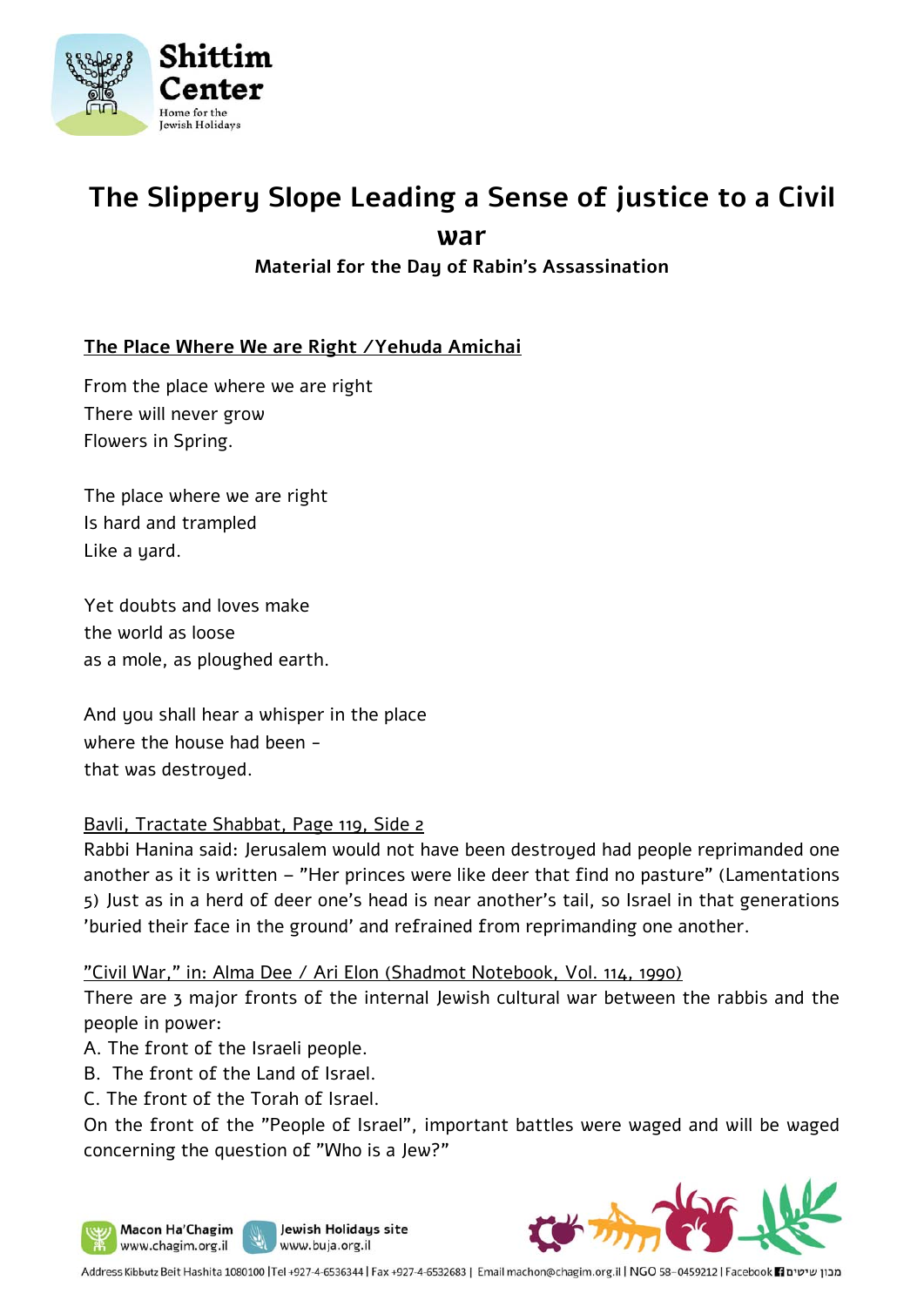

On the front of the Land of Israel, battles are fought concerning two main questions:

- 1. What will the final borders of this country be? And will they be safe or secured?
- 2. What will be the social and moral character of the Jewish state within the determined boundaries? Will it be democratic and sovereign or a rabbinic halachic state?

The 'Torah of Israel' front is the most worrisome one. There are hardly any battles about this. The silent majority of the Jewish people feel that the rabbis have exclusive monopoly over the cultural origins and traditions of the Jewish people ... As long as the Torah of Israel continues to be the exclusive domain of the rabbis, they will continue to lead the Jewish people as they wish, while waving the Torah as a threatening doctrine. On the day that the sovereign leadership will expropriate the Torah of Israel from the rabbis, every single Jew will know that the Torah entails seventy modes of authorized and acceptable interpretation, aside of the law... Only on this day will he begin to be a free people in his country.

# **Lesson Plan**

Macon Ha'Chagim www.chagim.org.il

#### Introduction:

A reminder of what had happened following of the murder - a dialogue, a reconciliation order, verbal violence, incitement. That is, the belief that a direct chain connects the spoken word to an act of violence. At the same time, what is happening in Western culture with the advent of the 'politically correct' culture - how do you now call 'negros' 'dwarfs'? Establishment of classes for studies of Hispanics, Jews, Afro-Americans, etc. Amichai

Does Amichai here mark the boundaries of conversation and debate, or is this his principle conclusion – removal of justice from our lives?

Is this the beginning or conclusion of the discussion? Should we engage in debate and a political struggle while this is the axiom - the removal of the idea of justice in order to protect ourselves? To make sure we come out safely?

Unconsciously, Amichai marks not only the manner in which the conversation is conducted, but also the issue that makes us feel so right and thereby, so dangerous – 'the place' - both in the sense of the Land of Israel and in the sense of G-d. These are the two reasons we kill each other on the altar of justice.

Amichai responds to the Israeli dialogue of the 1960s, which was saturated with pathos of ideology and moral rigidity, accompanied by a clear sense of "the justice of our path." Is it still relevant today?

Does Rabin's murder happen in the same tupe of discourse?

Jewish Holidays site

www.buja.org.il